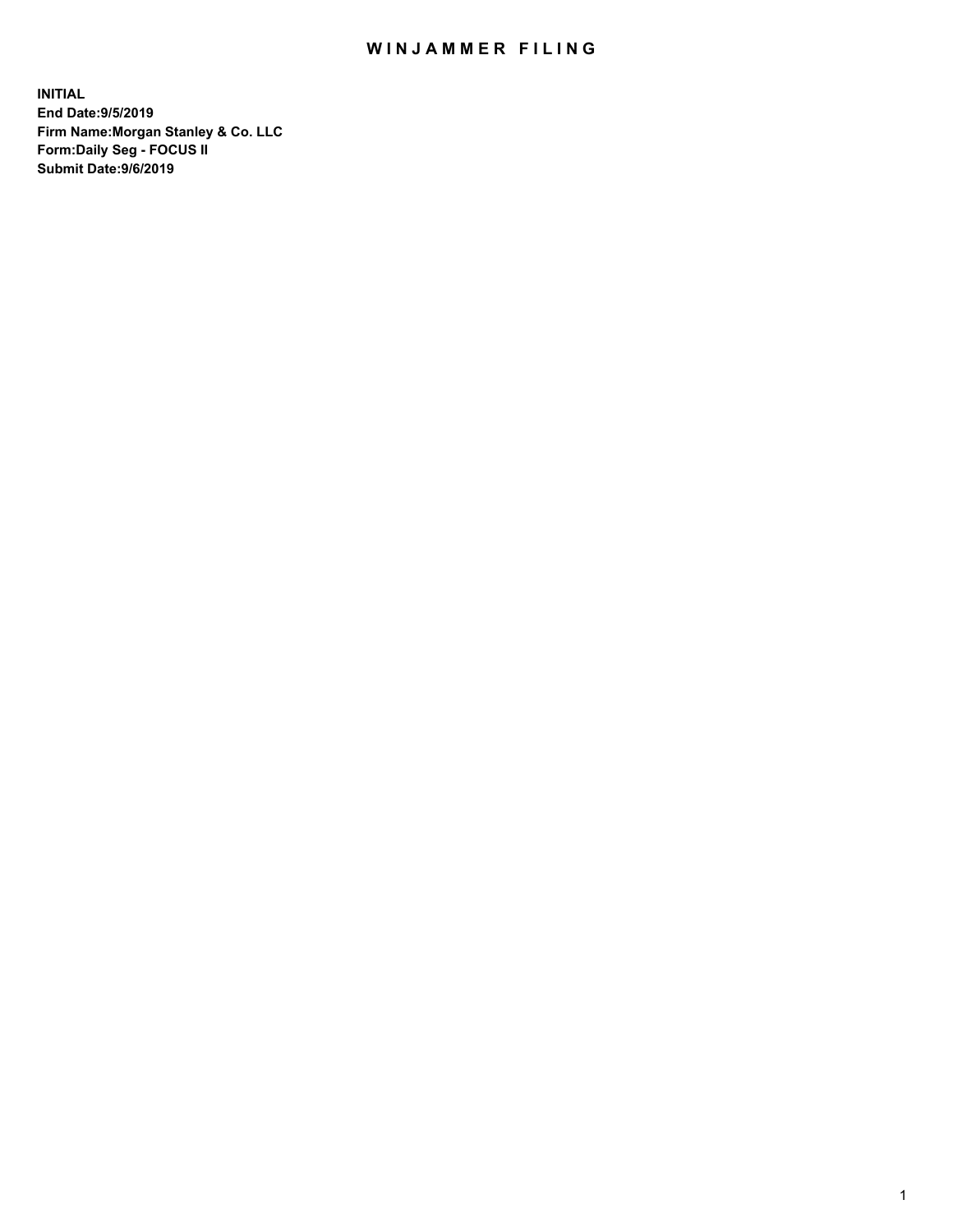**INITIAL End Date:9/5/2019 Firm Name:Morgan Stanley & Co. LLC Form:Daily Seg - FOCUS II Submit Date:9/6/2019 Daily Segregation - Cover Page**

| Name of Company                                                                                                                                                                                                                                                                                                                | Morgan Stanley & Co. LLC                                    |
|--------------------------------------------------------------------------------------------------------------------------------------------------------------------------------------------------------------------------------------------------------------------------------------------------------------------------------|-------------------------------------------------------------|
| <b>Contact Name</b>                                                                                                                                                                                                                                                                                                            | <b>Ikram Shah</b>                                           |
| <b>Contact Phone Number</b>                                                                                                                                                                                                                                                                                                    | 212-276-0963                                                |
| <b>Contact Email Address</b>                                                                                                                                                                                                                                                                                                   | Ikram.shah@morganstanley.com                                |
| FCM's Customer Segregated Funds Residual Interest Target (choose one):<br>a. Minimum dollar amount: ; or<br>b. Minimum percentage of customer segregated funds required:% ; or<br>c. Dollar amount range between: and; or<br>d. Percentage range of customer segregated funds required between:% and%.                         | 235,000,000<br><u>0</u><br>00<br>0 <sub>0</sub>             |
| FCM's Customer Secured Amount Funds Residual Interest Target (choose one):<br>a. Minimum dollar amount: ; or<br>b. Minimum percentage of customer secured funds required:%; or<br>c. Dollar amount range between: and; or<br>d. Percentage range of customer secured funds required between:% and%.                            | 140,000,000<br><u>0</u><br>0 <sub>0</sub><br>0 <sub>0</sub> |
| FCM's Cleared Swaps Customer Collateral Residual Interest Target (choose one):<br>a. Minimum dollar amount: ; or<br>b. Minimum percentage of cleared swaps customer collateral required:% ; or<br>c. Dollar amount range between: and; or<br>d. Percentage range of cleared swaps customer collateral required between:% and%. | 92,000,000<br><u>0</u><br>0 Q<br>0 <sub>0</sub>             |

Attach supporting documents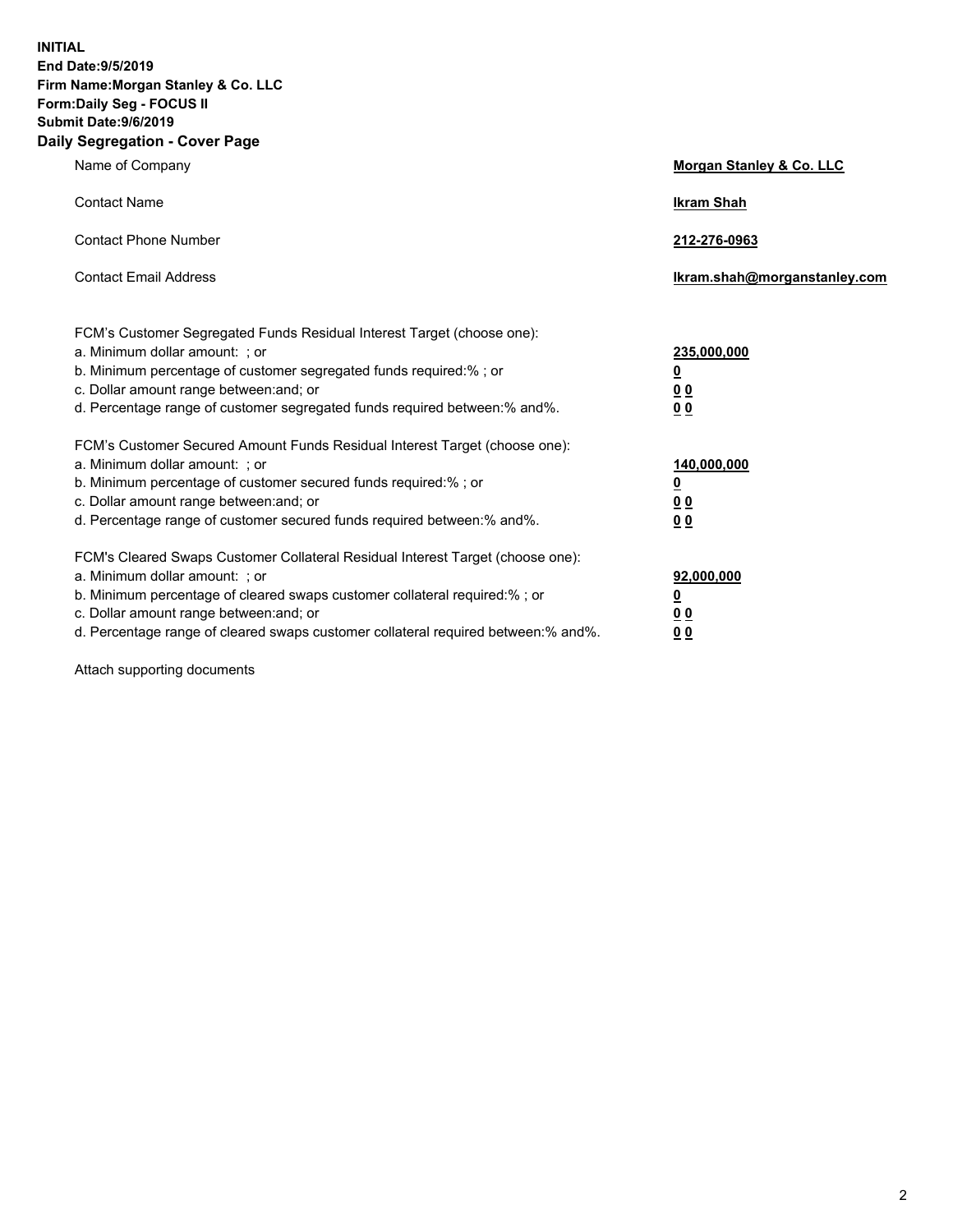## **INITIAL End Date:9/5/2019 Firm Name:Morgan Stanley & Co. LLC Form:Daily Seg - FOCUS II Submit Date:9/6/2019 Daily Segregation - Secured Amounts** Foreign Futures and Foreign Options Secured Amounts Amount required to be set aside pursuant to law, rule or regulation of a foreign government or a rule of a self-regulatory organization authorized thereunder 1. Net ledger balance - Foreign Futures and Foreign Option Trading - All Customers A. Cash **2,769,582,301** [7315] B. Securities (at market) **2,301,694,473** [7317] 2. Net unrealized profit (loss) in open futures contracts traded on a foreign board of trade **192,612,786** [7325] 3. Exchange traded options a. Market value of open option contracts purchased on a foreign board of trade **29,301,665** [7335] b. Market value of open contracts granted (sold) on a foreign board of trade **-31,636,424** [7337] 4. Net equity (deficit) (add lines 1. 2. and 3.) **5,261,554,801** [7345] 5. Account liquidating to a deficit and account with a debit balances - gross amount **97,303,922** [7351] Less: amount offset by customer owned securities **-96,351,964** [7352] **951,958** [7354] 6. Amount required to be set aside as the secured amount - Net Liquidating Equity Method (add lines 4 and 5) 7. Greater of amount required to be set aside pursuant to foreign jurisdiction (above) or line 6. FUNDS DEPOSITED IN SEPARATE REGULATION 30.7 ACCOUNTS 1. Cash in banks A. Banks located in the United States **361,085,797** [7500] B. Other banks qualified under Regulation 30.7 **665,061,983** [7520] **1,026,147,780** 2. Securities A. In safekeeping with banks located in the United States **366,684,353** [7540] B. In safekeeping with other banks qualified under Regulation 30.7 **0** [7560] **366,684,353** [7570] 3. Equities with registered futures commission merchants A. Cash **7,465,718** [7580] B. Securities **0** [7590] C. Unrealized gain (loss) on open futures contracts **4,382,131** [7600] D. Value of long option contracts **0** [7610] E. Value of short option contracts **0** [7615] **11,847,849** [7620] 4. Amounts held by clearing organizations of foreign boards of trade A. Cash **0** [7640] B. Securities **0** [7650] C. Amount due to (from) clearing organization - daily variation **0** [7660] D. Value of long option contracts **0** [7670] E. Value of short option contracts **0** [7675] **0** [7680] 5. Amounts held by members of foreign boards of trade

- 
- 
- C. Unrealized gain (loss) on open futures contracts **188,230,654** [7720]
- D. Value of long option contracts **29,301,665** [7730]
- 
- 6. Amounts with other depositories designated by a foreign board of trade **0** [7760]
- 7. Segregated funds on hand **0** [7765]
- 8. Total funds in separate section 30.7 accounts **5,453,759,574** [7770]
- 9. Excess (deficiency) Set Aside for Secured Amount (subtract line 7 Secured Statement Page 1 from Line 8)
- 10. Management Target Amount for Excess funds in separate section 30.7 accounts **140,000,000** [7780]
- 11. Excess (deficiency) funds in separate 30.7 accounts over (under) Management Target **51,252,815** [7785]

**0** [7305]

**5,262,506,759** [7355]

## **5,262,506,759** [7360]

[7530]

 A. Cash **1,928,173,576** [7700] B. Securities **1,935,010,121** [7710] E. Value of short option contracts **-31,636,424** [7735] **4,049,079,592** [7740] **191,252,815** [7380]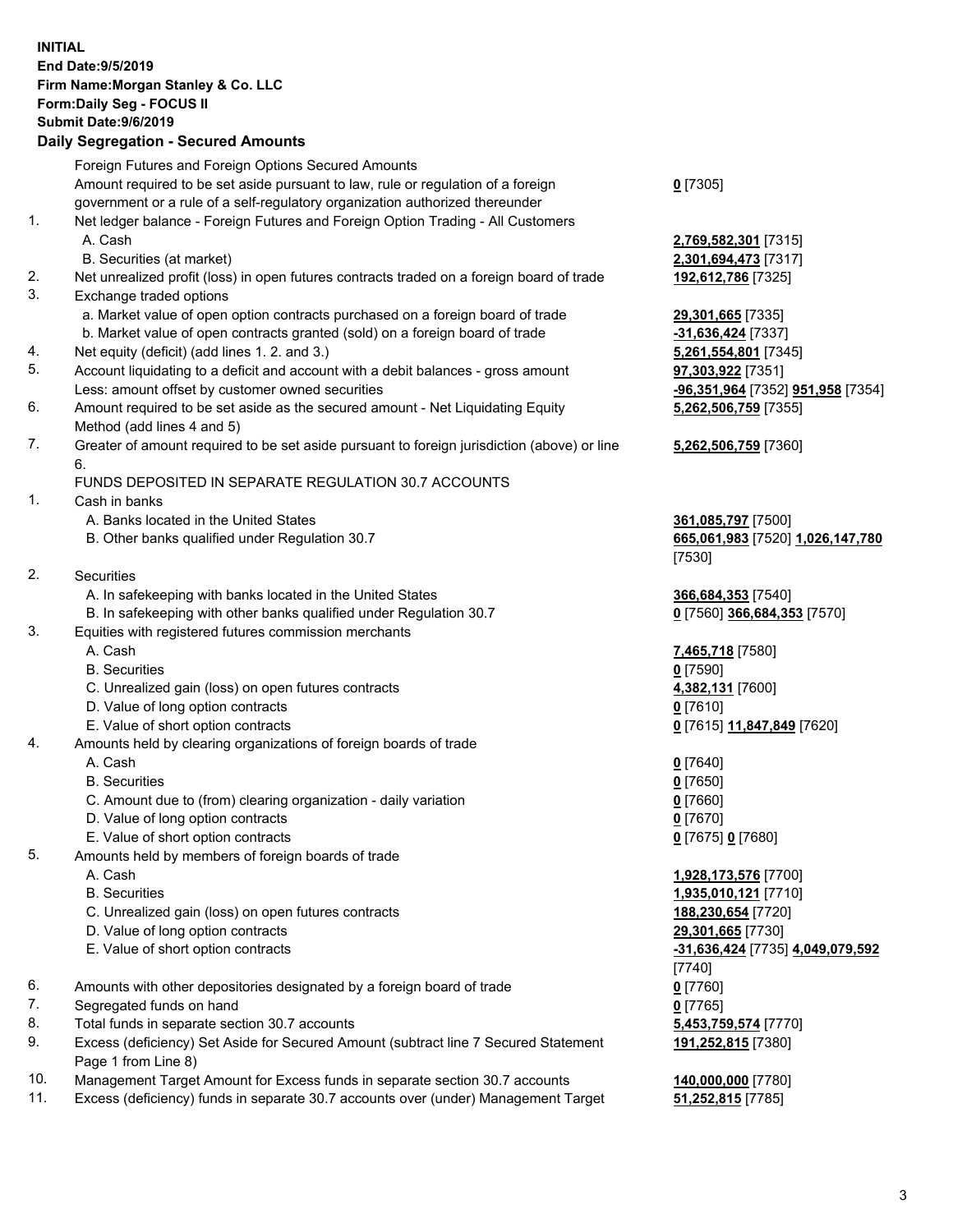**INITIAL End Date:9/5/2019 Firm Name:Morgan Stanley & Co. LLC Form:Daily Seg - FOCUS II Submit Date:9/6/2019 Daily Segregation - Segregation Statement** SEGREGATION REQUIREMENTS(Section 4d(2) of the CEAct) 1. Net ledger balance A. Cash **9,611,543,550** [7010] B. Securities (at market) **6,349,807,983** [7020] 2. Net unrealized profit (loss) in open futures contracts traded on a contract market **677,441,569** [7030] 3. Exchange traded options A. Add market value of open option contracts purchased on a contract market **950,439,112** [7032] B. Deduct market value of open option contracts granted (sold) on a contract market **-759,239,415** [7033] 4. Net equity (deficit) (add lines 1, 2 and 3) **16,829,992,799** [7040] 5. Accounts liquidating to a deficit and accounts with debit balances - gross amount **1,048,104,163** [7045] Less: amount offset by customer securities **-1,047,920,060** [7047] **184,103** [7050] 6. Amount required to be segregated (add lines 4 and 5) **16,830,176,902** [7060] FUNDS IN SEGREGATED ACCOUNTS 7. Deposited in segregated funds bank accounts A. Cash **3,724,502,450** [7070] B. Securities representing investments of customers' funds (at market) **0** [7080] C. Securities held for particular customers or option customers in lieu of cash (at market) **669,661,730** [7090] 8. Margins on deposit with derivatives clearing organizations of contract markets A. Cash **6,881,388,459** [7100] B. Securities representing investments of customers' funds (at market) **0** [7110] C. Securities held for particular customers or option customers in lieu of cash (at market) **5,680,146,253** [7120] 9. Net settlement from (to) derivatives clearing organizations of contract markets **-33,164,508** [7130] 10. Exchange traded options A. Value of open long option contracts **950,439,112** [7132] B. Value of open short option contracts **-759,239,415** [7133] 11. Net equities with other FCMs A. Net liquidating equity **10,529,230** [7140] B. Securities representing investments of customers' funds (at market) **0** [7160] C. Securities held for particular customers or option customers in lieu of cash (at market) **0** [7170] 12. Segregated funds on hand **0** [7150] 13. Total amount in segregation (add lines 7 through 12) **17,124,263,311** [7180] 14. Excess (deficiency) funds in segregation (subtract line 6 from line 13) **294,086,409** [7190] 15. Management Target Amount for Excess funds in segregation **235,000,000** [7194]

16. Excess (deficiency) funds in segregation over (under) Management Target Amount Excess

**59,086,409** [7198]